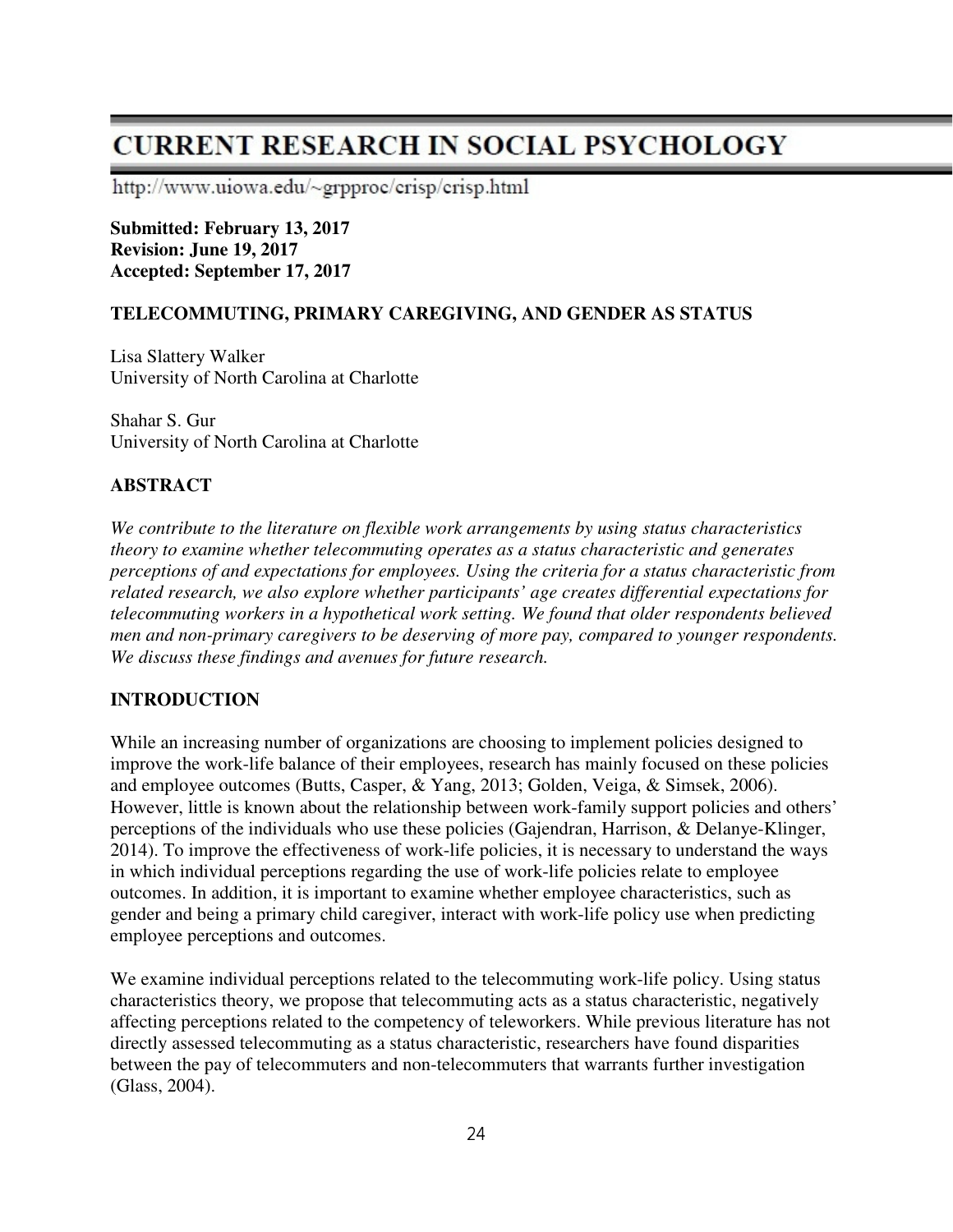## **Status Characteristics Theory**

We study this topic from the framework of status characteristics theory (SCT) (Berger et al., 1977; Berger & Webster, 2006; Correll & Ridgeway, 2003; Ridgeway, 1991; 2001; Webster & Foschi, 1988), which grew out of expectation states theory (Correll & Ridgeway, 2003; Wagner & Berger, 1993; 2002). SCT was developed to account for the status-organizing process in which beliefs and evaluations about individuals' characteristics become the basis of inequalities that can be observed in interactions (Berger et al., 1998). For a characteristic to be considered a status characteristic it must consist of at least two states that are differentially evaluated in terms of esteem, honor, or desirability, and there must be distinct performance expectations associated with each of the states; the states are differentially evaluated if one is positively and the other is negatively evaluated (Berger et al., 1977).

## **Gender as a Status Characteristic**

Gender status beliefs are a form of inequality. They are widely held cultural beliefs that see one sex as superior to - and more competent than - the other (Ridgeway, 1997). Studies have found that women are viewed differentially than men, particularly in the workplace (Agars 2004). Even when other identities are more powerful determinants of behavior in a situation, cultural gender stereotypes can become salient when the interactants differ in the sex category and when gender is relevant to the purposes of the interaction (Berger et al.,1977; Ridgeway, 1997).

Ridgeway's (1997) analysis supports that there are three outcomes when gender status is salient. First, men, as well as women, form status beliefs favoring men and expecting higher competence from men than from women. This expectation is usually self-fulfilling with consequences such as assertiveness, interaction rates, judgments of competence, and influence in work settings following the expectation. Second, expectations of competence affect expectations of rewards, judgments of outcomes of salary, and promotion rates (Berger et al.,1985; Rashotte & Webster, 2005). Finally, expectations of competence have an effect on standards, such that statusdisadvantaged women might be held to higher standards before their performance is judged as "good" (Foschi, 2000; Foschi, Lai, & Sigerson, 1994; Rashotte & Webster, 2005).

Rashotte and Webster (2005) found that status beliefs appear both in diffuse and specific task expectations, thus providing evidence that status beliefs appear when gender becomes salient even when respondents are trying to respond fairly. The current study replicates these prior findings, hypothesizing that:

Hypothesis 1a: Gender will create status beliefs such that men will be rated higher than women on diffuse status measures.

Hypothesis 1b: Gender will create status beliefs such that women will be discriminated against more than males on discrimination proxy items.

Hypothesis 1c: Gender will create status beliefs such that women will be rated to deserve less yearly salary than males.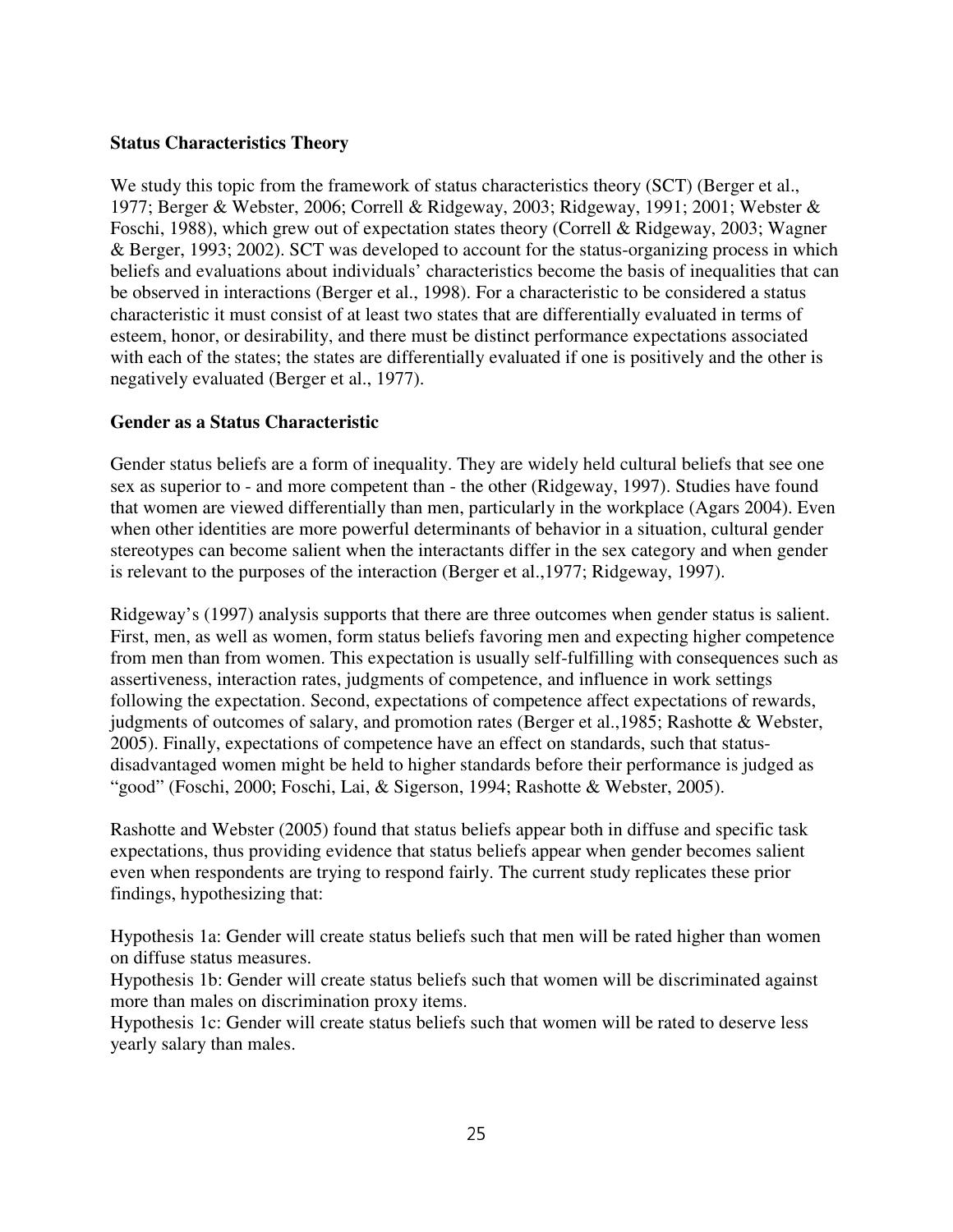## **Primary Caregiving as a Status Characteristic**

In general, workers are considered more competent if they are willing to drop everything for their job (Ridgeway & Correll, 2004), but that may not be possible for primary caregivers. Therefore, parents are rated as less agentic, less committed to employment, and less available on the job than childless job applicants (Fuegan et al., 2004).

The negative workplace impact of becoming a parent has mostly been examined for women. Using SCT, Ridgeway and Correll (2004) found that motherhood operates as a status characteristic such that when a worker takes on the salient descriptor of "mother," it downwardly biases the evaluations of her competence and suitability for promotion and maintenance of positions with authority. Moreover, an individual's status as a mother affects expectations about her performance competency and effort (Correll, Benard, & Paik 2007), whereas childless women were rated significantly more competent than working mothers (Cuddy, Fiske, & Glick, 2004). However, researchers have yet to investigate the implications of simply being a primary caregiver of children, regardless of gender.

There are currently opposing empirical findings regarding the impact of fatherhood on a male's status. Ridgeway and Correll (2004) found that men face lower status once they are viewed as fathers. Alternatively, Cuddy and colleagues (2004) presented contradictory findings that, when men become fathers, they gain higher perceptions of warmth while maintaining their perceived competence.

These incongruities may be due to differences in a man's status as a father versus a primary caregiver. When fathers are viewed as the primary breadwinner, they may maintain perceptions of competence similar to that of a childless man; however, these perceptions of competence change depending on a man's status as a primary caregiver. We therefore hypothesize that:

Hypothesis 2a: Primary caregivers will be rated lower than non-primary caregivers on diffuse status measures.

Hypothesis 2b: Primary caregivers will be discriminated against more than non-primary caregivers on discrimination proxy items

Hypothesis 2c: Primary caregivers will be rated to deserve less yearly salary than non-primary caregivers.

#### **Telecommuting as a Status Characteristic**

Within the organizational setting, telecommuting may be a salient characteristic as differences in the physical locations of employees can clearly differentiate telecommuters from nontelecommuters. For example, a telecommuter's physical absence and "virtual presence" at office meetings may make employees aware of someone's telecommuting status. This awareness may lead to a lowered sense of collective orientation when working on tasks together (Kalkhoff, Younts, & Troyer, 2008). The lowered copresense may also impact the telecommuter's influence on coworkers who work from the office (Campos-Castillo & Hitlin, 2013). Additionally, research has found that the majority of telecommuting occurs in the form of working on tasks that extend the work day, as opposed to replacing the work day, but this does not lead to as much employee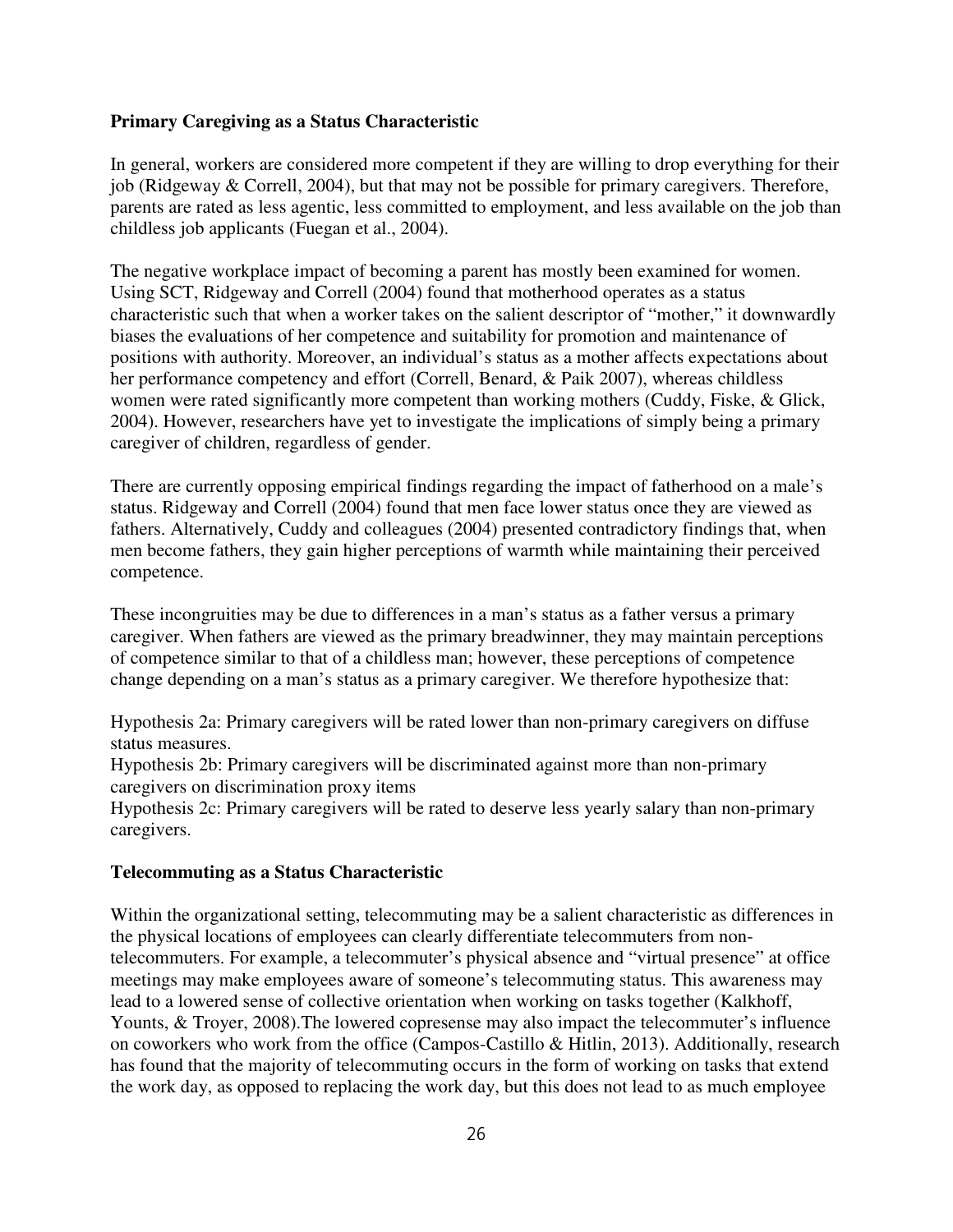growth as visible overtime in the office does (Glass & Noonan, 2016). Therefore, telecommuting may reduce perceptions of status and expectations of those who engage in it. Furthermore, Perin (1991) found that individuals perceive telecommuting to be task-relevant, with data suggesting that managers frequently worry about whether telecommuters can be trusted to complete tasks out of sight. Thus, telecommuting may contribute to decreases in trust and understanding (Cohen & Prusak, 2001), which cause an employee's telecommuting status to appear relevant to the completion of work-related tasks.

Due to the differing motivations behind the use of telework, specifically, the instrumental use of computer technology for information-rich professions versus the utilization of current technologies for the alleviation of work-family conflict, the authors propose that the relevance of telework to task performance has shifted since its conception. For example, as telecommuting is increasingly presented as a family-friendly policy (Breaugh & Frye, 2008), perceptions of telecommuters may shift such that these individuals are viewed as requiring organizational assistance in order attend equally to work and life. Research suggesting that individuals are considered more competent as workers if they are willing to drop everything for their job (Ridgeway & Correll, 2004) implies that this cognitive coupling of telecommuting with familial responsibilities may negatively impact perceptions of worker competence. Additional research finding that employees who telecommute also worry about appearing as though they lack commitment to their organization (Campione, 2008) may further suggest that taking advantage of teleworking policies adversely positions employees to be viewed undedicated, and therefore less competent at completing work related tasks and fulfilling organization-related responsibilities:

Hypothesis 3a: Telecommuting will create status beliefs such that telecommuters will be rated lower than non-telecommuters on diffuse status measures. Hypothesis 3b: Telecommuting will create status beliefs such that telecommuters will be discriminated against more than non-telecommuters on discrimination proxy items.

Hypothesis 3c: Telecommuting will create status beliefs such that telecommuters will be rated to deserve less yearly salary than non-telecommuters.

# **METHODS**

# **Sample and Procedures**

Our sample consists of 550 undergraduates from a large public Southeast University who were recruited through email. The sample is 75.5% white  $(n = 416)$  and 62% female  $(n = 342)$ .

Our study's vignette design is similar to other SCT studies (Bianchi, 2004; Childers, 2000). Participants completed the survey online and were randomly selected to read one of eight vignettes that describe a business consultant (Appendix A; adapted from Cuddy et al. 2004). The eight vignettes were created by varying gender (male vs. female), primary caregiver status (primary vs. not primary), and work type (telecommuter vs. non-telecommuter). Participants answered survey items after reading their vignette.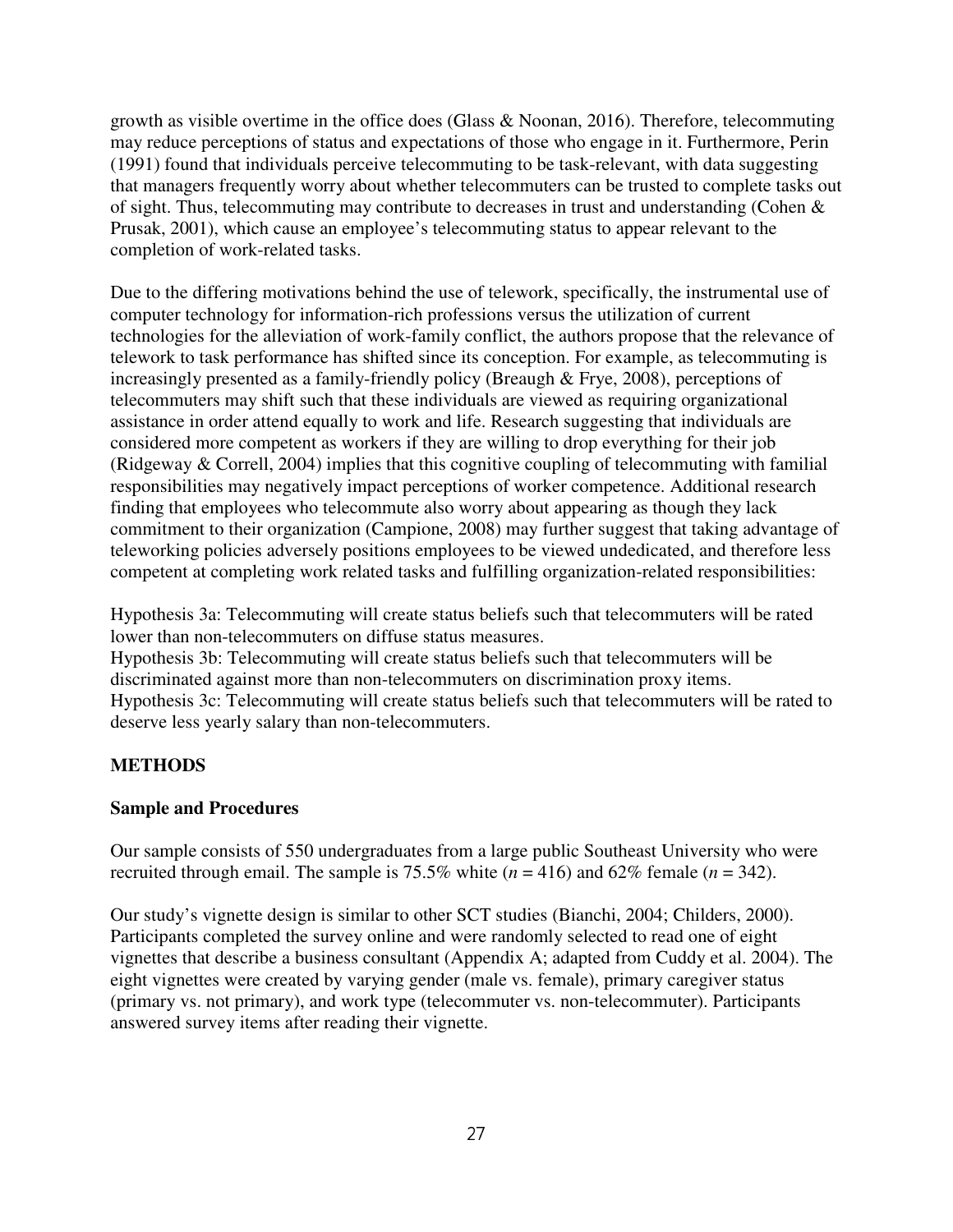## **Measures**

We present the survey items in Appendix B. We measured diffuse status using 7 items on a 9point scale (Webster & Driskell, 1983; as used in Rashotte & Webster, 2005). We measured discrimination as a proxy using 3 items on a 7-point scale (Cuddy et al., 2004). We measured deserved salary with 1 item on a 5-point scale. [1]

# **RESULTS**

Table 1 contains the descriptive statistics and inter-correlations. Table 2 contains the descriptive statistics for dependent measures presented by condition. To examine the proposed hypotheses, hierarchical multiple regression was used to test main effects (Table 3). Models were estimated for the dependent variables: diffuse status, discrimination proxy, and deserved salary. We regressed the dependent variables on the predictor variables: target gender, target caregiving, and target work type. We tested for two-way and three-way interactions that were not significant, so we do not discuss it further.

We tested for hypotheses 1a, 2a, and 3a in the first model. Main effects were found for both target gender  $(p<.01)$  and target caregiving  $(p<.01)$ , however, both opposite of the hypothesized direction. We tested for hypotheses 1b, 2b, and 3b in the second model. Main effects were found for both target gender  $(p<.05)$  and target caregiving  $(p<.01)$ , but again, both opposite of the hypothesized direction. We tested for hypotheses 1c, 2c, and 3c in the third model and did not find main effects.

## **Post-Hoc Analyses**

Given the surprising, counterintuitive findings that both women and primary caregivers where rated higher on diffuse status and the discrimination proxy items than males and non-primary caregivers, we test for the possible effects of respondent age. We postulate that age as a respondent characteristic might be particularly meaningful in the context of the current study because age relates to workplace experience. Younger participants may not have many workplace experiences that involve telecommuting or primary caregiving, unlike older participants who might have direct or indirect contact with telecommuting and primary caregiving.

We assess the possible effects of respondent age in Table 4. Participants were divided into two age groups: 18-25 years old (N=310) and 46-65 years old (N=51). These categories were specifically chosen to contrast college-aged respondents from those who may have significant work experience, as participants who have spent a greater amount of time in the workplace are more likely to have been exposed to telecommuting and other work-life policies.

When regressing diffuse status onto target's gender, we found notable differences in effect size (albeit both statistically non-significant) when predicting diffuse status from work type: 18-25 year olds rated non-telecommuters higher on diffuse status than telecommuters (*b*=-.06, *p*>.05), while the effect for 45-65 year olds was in the opposite direction (*b*=.40, *p*>.05).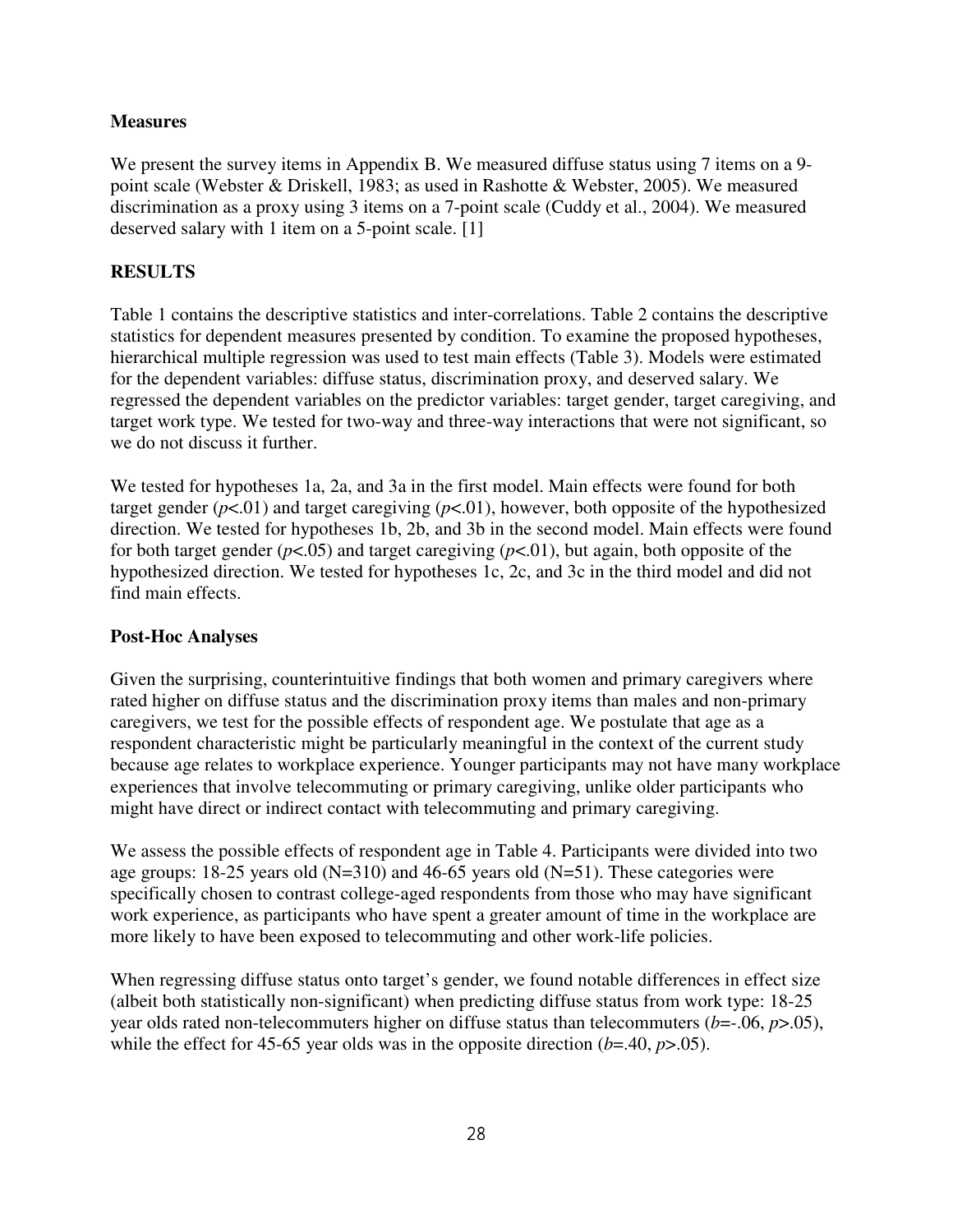We also found notable differences for the discrimination proxy items. The analyses revealed that 18-25 year olds rated women higher on discrimination proxy items than men (*b*=-.22; *p*<.01), while a statistically significant effect was not found for 46-65 year olds. Additionally, while 18-25 year olds rated primary caregivers higher on discrimination proxy items than non-primary caregivers ( $b$ =.30;  $p$ <.05), this was not found in the 46-65 age group. Additionally, 46-65 year old respondents awarded considerably higher salaries to men (*b*=.74; *p*<.05) than to women, which is not the case for the younger age group.

## **DISCUSSION**

Overall, our hypotheses were not supported by these data. For example, telecommuting was not found to have a significant relationship with diffuse status, the discrimination proxy items, or deserved salary. There may be several reasons as to why being or not being a telecommuter had no significant relationship with the outcomes under study.

First, it may be that status is not the underlying mechanism driving perceptions related to telecommuting. Whether telecommuting is associated with negative employee perceptions could have more to do with the organizational context within which employees operate (i.e., some organizational cutlures might be more supportive than others). Second, it may be that the manipulations in the current study were not strong enough. For example, simply stating that an employee was a telecommuter may not have been salient enough to activate status beliefs.

Third, telecommuting may act as a status characteristic for specific types of jobs. In the current study, participants were told that the focal employee they were ratings was a "consultant." It may be that the views associated with this white-collar job position interacted with the telecommuting characteristic in such a way that telecommuting was seen as unimportant for understanding the focal employee's level of competence. All three of these possible explanations provide fruitful areas for further research. Given the importance of improving the effectiveness of work-life policies, it is necessary for future research to continue to study the ways in which individual perceptions regarding the use of work-life policies such as telecommuting relate to employee outcomes.

In addition to the findings regarding telecommuting, there were several other surprising results, particularly in the context of previous research on status. For example, women and primary caregivers were seen as higher status, but previous empirical work on gender has reported that women are seen as lower status than men. Additionally, the previous work on motherhood suggests that those who are primary caregivers would be seen as lower status compared to nonprimary caregivers.

We believe that these counterintuitive findings may be due to over-sensitivity on the part of men when rating female targets, out of political correctness (Rashotte & Webster, 2005). Rashotte and Webster's (2005) research revealed that individuals opted to express a politically-correct view of equality, even when this response differed from their own personal views. This effect is due to a number of factors, one of which is the general effect of college courses, which often examine the importance of diversity and inclusion.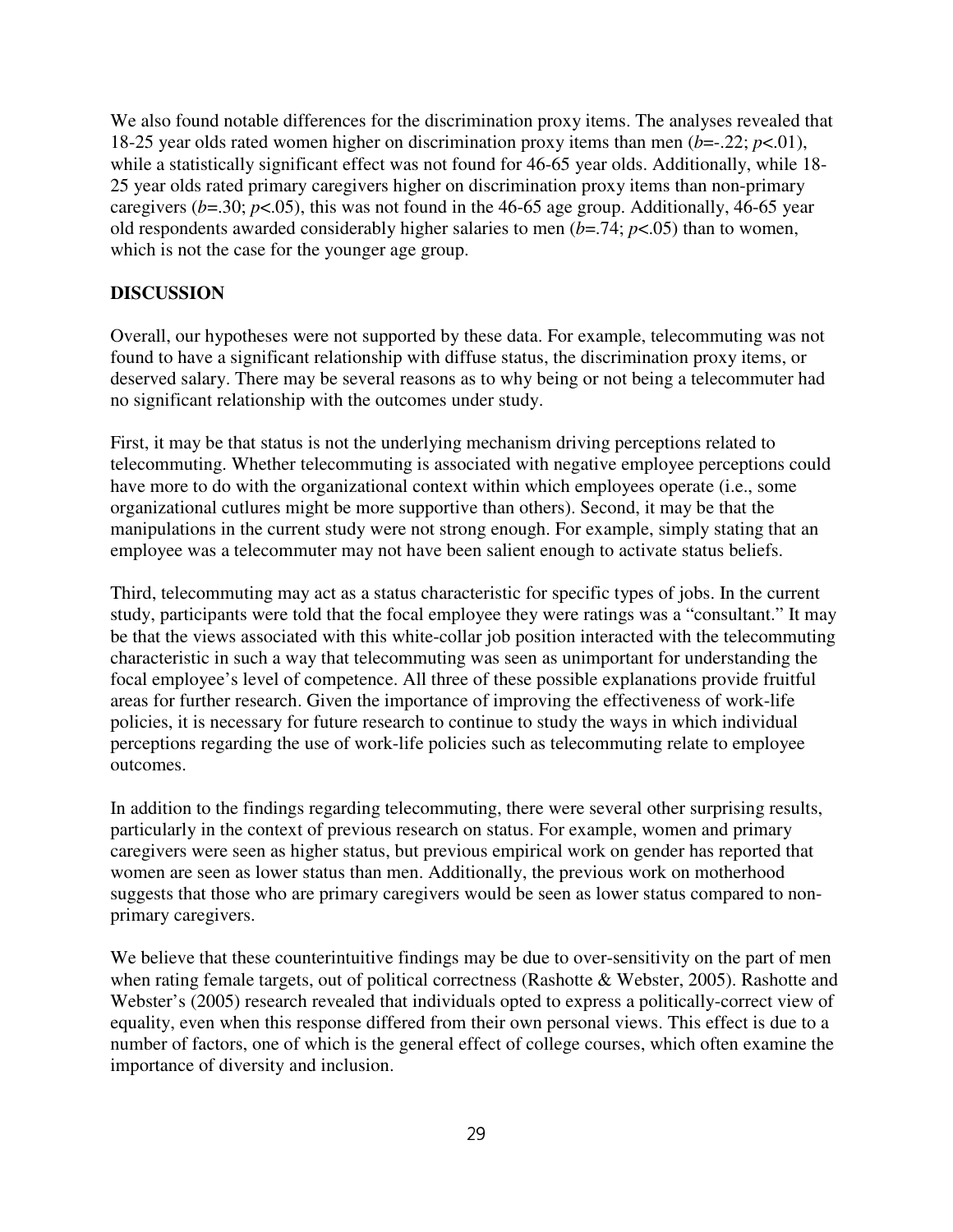Furthermore, when the sample is divided by age, we discover that the positive effects of being female and being a primary caregiver only remained for younger respondents. Respondents ages 46-65 did not rate women and primary caregivers as higher on status. In fact, they believed that men were more deserving of higher pay. This pattern of responses is more representative of the traditional view of workplace roles. It is quite interesting to note the effects of respondent age, as these findings might reflect changes in the overall view of status and the role of gender in the workplace. It is important to understand how age and life experiences relate to status beliefs, as this further contextualizes this line of research.

In conclusion, this study provides several interesting findings that contribute to the current understanding of primary caregiving and status beliefs. Further research is necessary to deepen our understanding of what factors affect both employee outcomes related to the use of work-life policies, like telecommuting, and the effect of group-differences on status beliefs. We hope that sharing our nonsignificant findings with other researchers in the field will aid in moving the conversation forward in the right direction.

## **REFERENCES**

Agars, M. D. 2004. Reconsidering the impact of gender stereotypes on the advancement of women in organizations. Psychology of Women Quarterly, 28: 103-111.

Berger, J., & Webster, M. 2006. Expectations, status, and behavior." Pp. 268-300 in Contemporary Social Psychological Theories, edited by P. Burke. Stanford, CA: Stanford University Press.

Berger, J., Ridgeway, C., Fisek, M. H., & Norma, R. 1998. The legitimation and deligitimation of power and prestige orders. American Sociological Review, 63: 379-405.

Berger, J., Fisek, M. H., Norma, R., & Wagner, D. 1985. Formation of reward expectations in status situations. Pp. 215-261 in Status, Rewards, and Influence, edited by J. Berger, and M. Zelditch. San Francisco, CA: Jossey-Bass.

Berger, J., Fisek, M. H., Norman, R., & Zelditch, M. 1977. Status characteristics and social interaction: an expectation-states approach. New York City, NY: Elsevier.

Bianchi, A. J. 2004. Rejecting others' influence: Negative sentiment and status in task groups. Sociological Perspectives, 47: 339-355.

Breaugh, J. A., & Frye, N. K. 2008. Work–family conflict: the importance of family-friendly employment practices and family-supportive supervisors. Journal of Business and Psychology, 22: 345-353.

Campione, W. 2008. Employed women's well-being: The global and daily impact of work. Journal of Family Economic Issues, 29: 346-361.

Campos-Castillo, C., & Hitlin, S. 2013. Copresence: Revisiting a building block for social interaction theories. Sociological Theory, 31: 168-192.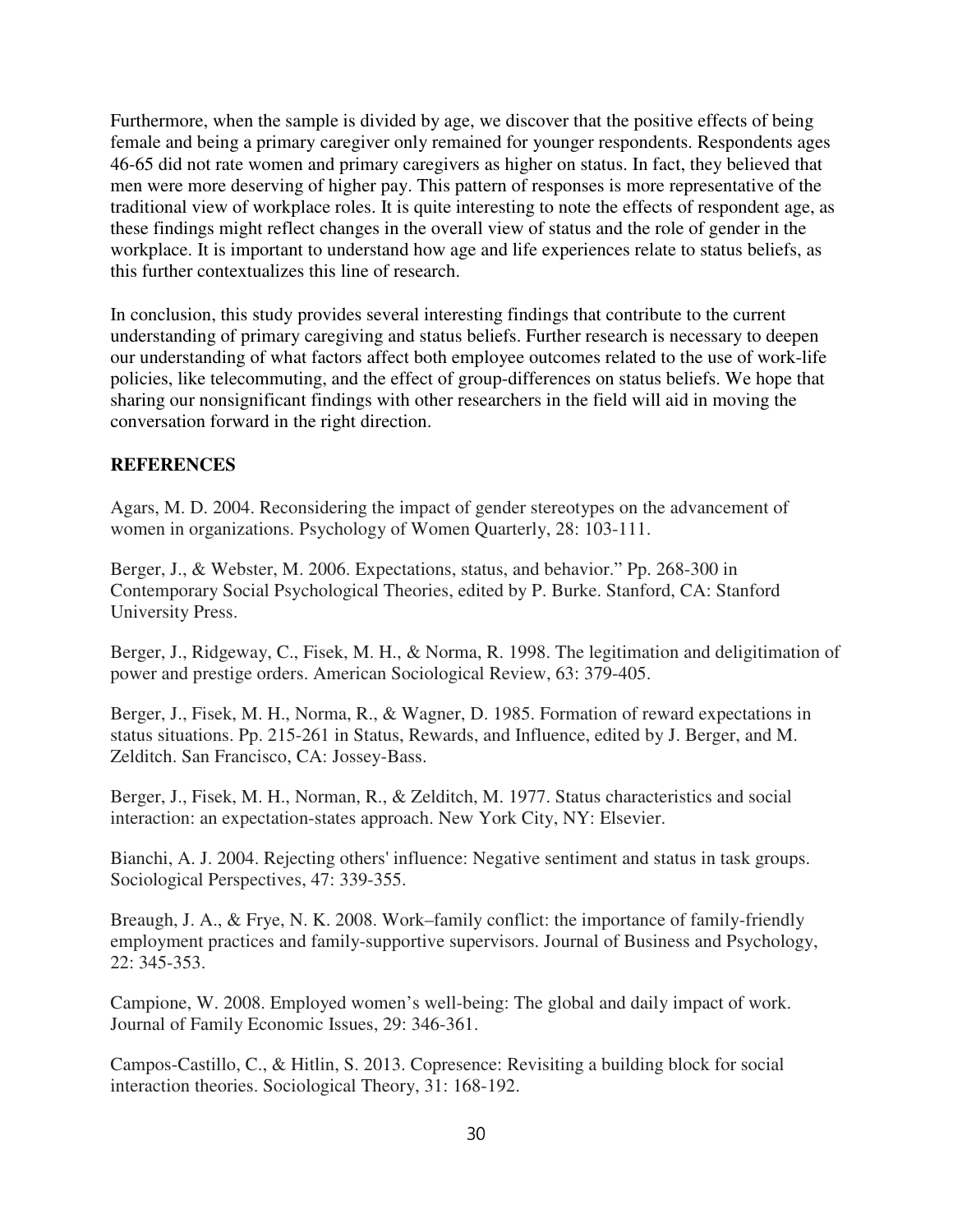Childers, K. 2000. Status characteristics theory and sexual orientation: Explaining gender differences in responses to sexual orientation. Current Research in Social Psychology, 5: 1-12.

Cohen, D., & Prusak, L. 2001. In good company: How social capital makes organizations work. Boston, MA: Harvard Business School Publishing.

Correll, S., & Ridgeway, C. 2003. Expectation states theory. Pp. 29-51 in Handbook of Social Psychology, edited by J. Delamater. New York City, NY: Kluwer Academic/Plenum.

Correll, S., Benard, S., & Paik, I. 2007. Getting a job: Is there a motherhood penalty? American Journal of Sociology, 112: 1297-1339.

Cuddy, A. J. C., Fiske, S T., & Glick, P. 2004. When professionals become mothers, warmth doesn't cut the ice. Journal of Social Issues, 60: 701-718.

Foschi, M., Lai, L., & Sigerson, K. 1994. Gender and double standards in the assessment of job applicants. Social Psychology Quarterly, 65: 146-162.

Foschi, M. 2000. Double standards for competence: Theory and research. Annual Review of Sociology, 26: 21-42.

Gajendran, R. S., Harrison, D. A., & Delaney-Klinger, K. 2014. Are telecommuters remotely good citizens? Unpacking telecommuting's effects on performance via I‐deals and job resources." Personnel Psychology, 00: 1-41.

Glass, J. 2004. Blessing or curse? Work-family policies and mother's wage growth over time. Work and Occupations, 31: 367-394.

Kirby, E., & Krone, K. 2002. The policy exists but you can't really use it: Communication and the structuration of work-family policies." Journal of Applied Communication Research, 30: 50- 77.

Perin, C. 1991. Electronic social fields in bureaucracies. Communications of the ACM, 34: 75- 82.

Rashotte, L. S., & Webster, M. 2005. Gender status beliefs. Social Science Research, 34: 618- 633.

Ridgeway, C. L., & Correll, S. 2004. Motherhood as a status characteristic. Journal of Social Issues, 60: 683-700.

Ridgeway, C. L. 1991. The social construction of status value: Gender and other nominal characteristics. Social Forces, 70: 367-386.

Ridgeway, C. L. 1997. Interaction and the conservation of gender inequality: Considering employment. American Sociological Review, 62: 218-235.

Ridgeway, C. L. 2001. Gender, status, and leadership. Journal of Social Issues, 57: 637-655.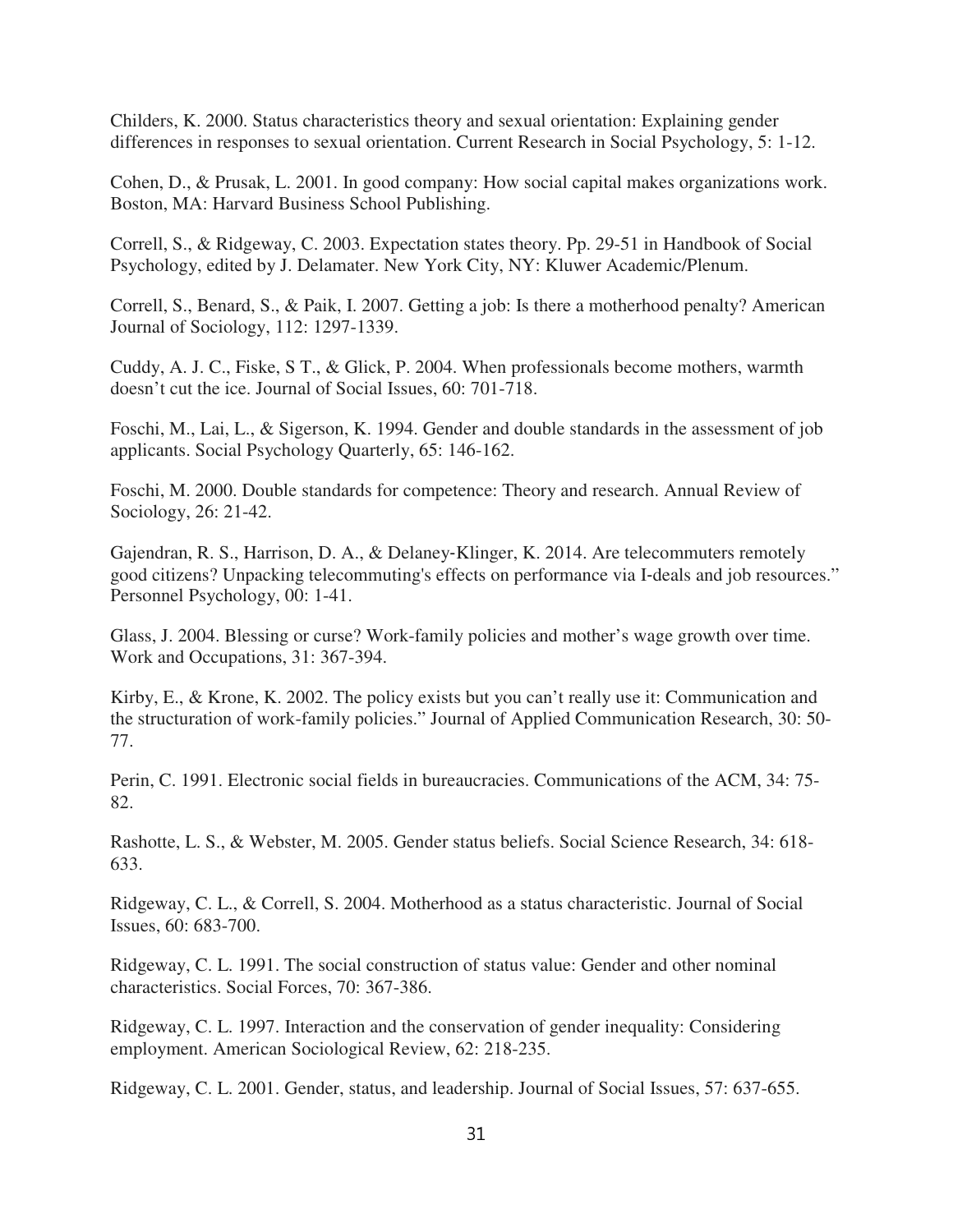Wagner, D., & Berger, J. 1993. Status characteristics theory: The growth of a program. Pp. 23-63 in Theoretical Research Programs: Studies in the Growth of Theory edited by J. Berger and M. Zelditch, Stanford, CA: Stanford University Press.

Webster, M., & Driskell, J. E. 1983. Beauty as status. American Journal of Sociology, 89: 140- 165.

Webster, M., & Foschi, M. 1988. Status generalization: New theory and research. Stanford, CA: Stanford University.

# **ENDNOTES**

[1] The diffuse status measure was tested for reliability (alpha = .89) and a confirmatory factor analysis was run using Mplus 6.11. The CFA model showed good fit chi-square(14) = 42.81, p < .01; root-mean-square error of approximation (RMSEA: Browne & Cudeck, 1993) = .09, Tucker-Lewis index (TLI: Tucker & Lewis, 1973) = .96, confirmatory fit index (CFI: Bentler, 1990) = .97. All factors loaded at 0.69 or higher expect for item 7 (GPA). The high model fit, coupled with the highly established nature of this measure within the status literature, led the researchers to include item 7 (factor loading: 0.08) in the final data analyses.

## **APPENDIX A**

Instructions: We're studying how people quickly form first impressions, making important decisions from little information. We'd like you to read the profiles of this consultant from McKinsey & Company and give us your first impression them. Imagine you're a client, trying to choose a consultant from very little information. Please try to respond with your first, uncensored impressions.

Diane [John] is a 40-year-old associate business consultant who graduated with an MBA. She's [He's] been working in her [his] current field for six years. When working with a client, her [his] duties include identifying issues, planning and conducting interviews and analyses, synthesizing conclusions into recommendations, and helping to implement change in her [his] client's organizations. Diane [John] is married and has two children for whom Diane [John] is [is not] the primary caregiver. Diane [John] works at the main office downtown [two days a week and works from home three days a week by telecommuting]. Her [His] hobbies include swimming and tennis.

# **APPENDIX B**

## *Diffuse Status*

- 1. How intelligent do you perceive [name] to be?
- 2. How well do you expect [name] to do at situations in general?
- 3. In terms of things that you think count in this world, how does [name] rate?
- 4. How capable do you think [name] is at most tasks?
- 5. How do you rate [name] concerning reading ability?
- 6. How do you rate [name] at abstract abilities?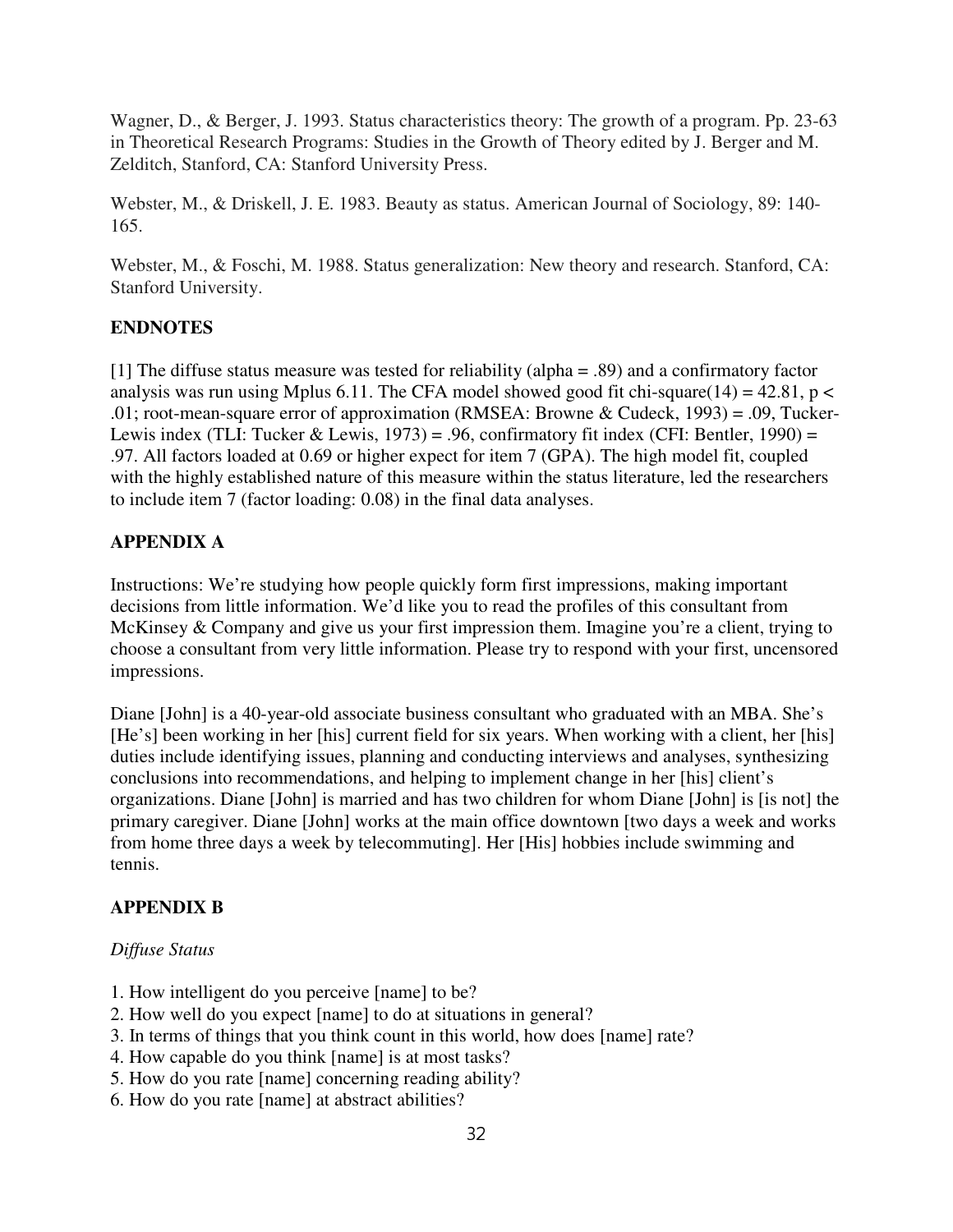7. How would you rate [name's] grade point average?

#### *Discrimination Proxy*

1. As a client, how likely would you be to request Diane [John] as one of your consultants? 2. As a client, how likely would you be to recommend Diane [John] for a promotion?

3. As a client, how likely would you be to recommend that McKinsey and Company invest in continuing training and education for Diane [John]?

#### *Deserved Salary*

The perception of deserved yearly salary item is measured using a five point multiple-choice scale ranging from \$40,000 to \$50,000 to \$80,000 to \$90,000.

## **APPENDIX C**

| <b>Table 1. Descriptive Statistics and Zero-Order Correlations</b> |       |       |                  |                |          |                |           |        |          |          |          |
|--------------------------------------------------------------------|-------|-------|------------------|----------------|----------|----------------|-----------|--------|----------|----------|----------|
|                                                                    | M     | SD    |                  | 2              | 3        | $\overline{4}$ | 5         | 6      | 7        | 8        | 9        |
| $1.$ Sex $(P)$                                                     | .38   | .49   |                  |                |          |                |           |        |          |          |          |
| $2.$ Race $(P)$                                                    | .23   | .42   | .01              |                |          |                |           |        |          |          |          |
| $3. \text{Age} (P)$                                                | 28.16 | 11.42 | $-.01$           | $-.06$         |          |                |           |        |          |          |          |
| 4. Gender $(T)$                                                    | .48   | .50   | $-.10*$          | .06            | $-.23**$ |                |           |        |          |          |          |
| 5. Caregiving (T)                                                  | .50   | .50   | $\boldsymbol{0}$ | $-.02$         | .08      | $-.01$         |           |        |          |          |          |
| 6. Work Type (T)                                                   | .48   | .50   | $-.03$           | .05            | $-.01$   | $-.07$         | $-.13***$ |        |          |          |          |
| 7. Perceived Diffuse<br>Status $(T)$                               | 6.93  | 1.02  | $-.08$           | .02            | $.13***$ | $-.13$         | $.16***$  | $-.01$ |          |          |          |
| 8. Perceived Specific<br>Status $(T)$                              | 6.84  | 1.28  | $-.05$           | .01            | .08      | .02            | .05       | .01    | $.56***$ |          |          |
| 9. Discrimination<br>Proxy $(T)$                                   | 5.14  | .89   | $-.11***$        | .05            | .07      | $-.10$         | .15       | $-.05$ | $.65***$ | $.38***$ |          |
| 10. Perceived<br>Deserved Salary (T)                               | 2.40  | 1.09  | .02              | $\overline{0}$ | $.16***$ | $-.01$         | $-.03$    | $-.01$ | $.37***$ | $.26***$ | $.27***$ |

**Table 1. Descriptive Statistics and Zero-Order Correlations** 

*Note*. *N*=550.  $p$ <sup>*k*</sup>/ $p$ <.05; \* $p$ <sup>*k*</sup>/ $p$ <sup>*k*</sup>.01. (P)=Participant; (T)=Target in scenario; sex and gender coded as 0=woman, 1=man; race coded as 0=white; =non-white; caregiving coded as 0=non-primary caregiver, 1=primary caregiver; work type coded as 0=non-telecommuter, 1=telecommuter.

## **APPENDIX D**

| Table 2. Means and Standard Deviations for Ourcome Variables Per Condition |  |
|----------------------------------------------------------------------------|--|
|----------------------------------------------------------------------------|--|

| <b>Condition</b> (Target)                                 | N  | <b>Diffuse</b><br><b>Status</b> | <b>Specific</b><br><b>Status</b> | <b>Discrimination</b><br><b>Proxy</b> |
|-----------------------------------------------------------|----|---------------------------------|----------------------------------|---------------------------------------|
| Woman, Non-Primary Caregiver, Non-<br><b>Telecommuter</b> | 59 | 6.97(0.96)                      | 6.63(131)                        | 5.16(.87)                             |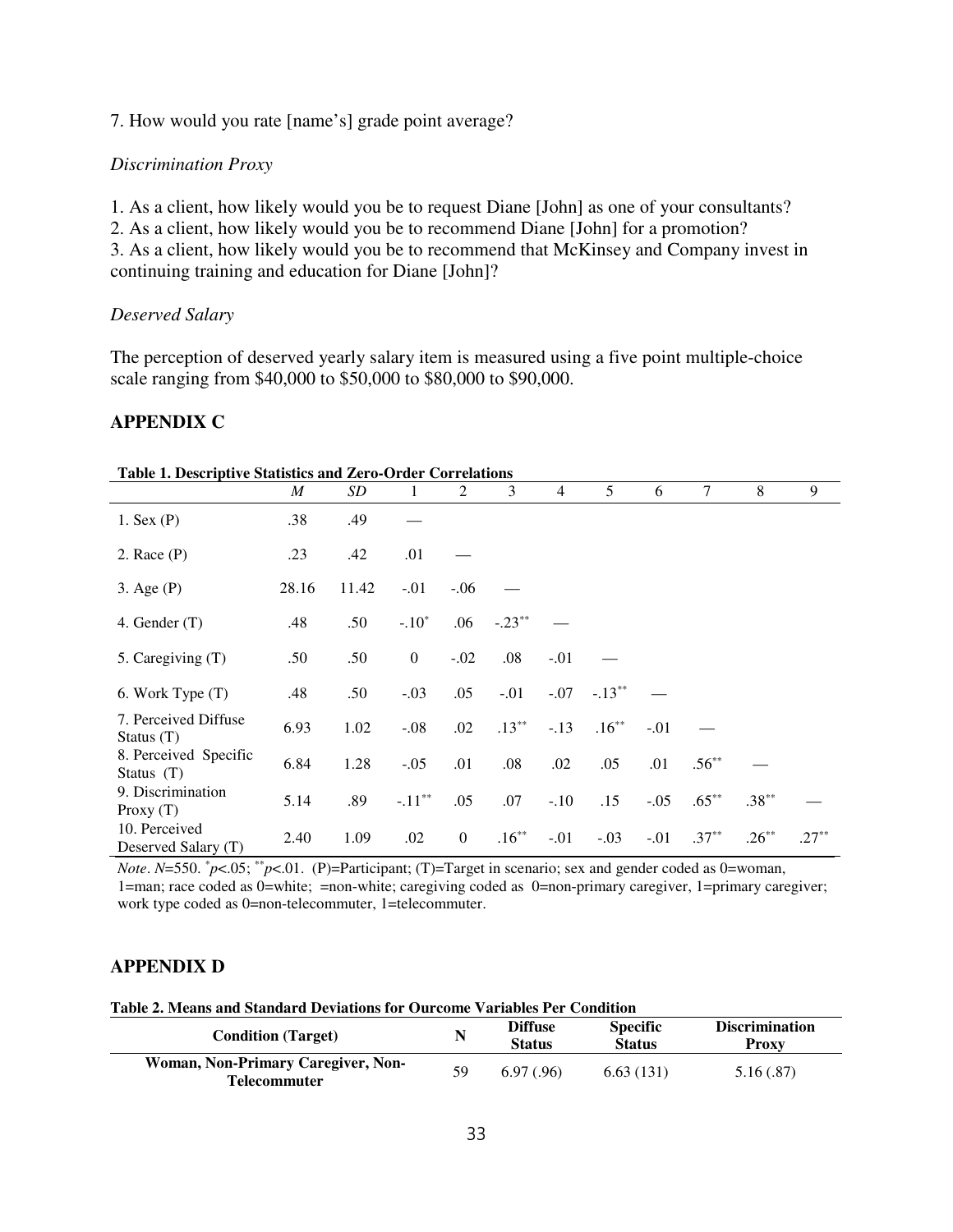| Woman, Non-Primary Caregiver,<br><b>Telecommuter</b>    | 81  | 6.84(0.97) | 6.69(1.29) | 5.08(.86)  |
|---------------------------------------------------------|-----|------------|------------|------------|
| Woman, Primary Caregiver, Non-<br>Telecommuter          | 78  | 7.27(.89)  | 7.10(1.15) | 5.36(.85)  |
| <b>Woman, Primary Caregiver, Telecommuter</b>           | 65  | 7.18(1.01) | 6.77(1.46) | 5.32(.75)  |
| Man, Non-Primary Caregiver, Non-<br><b>Telecommuter</b> | 66  | 6.59(1.23) | 6.69(1.36) | 4.97(1.00) |
| <b>Man, Non-Primary Caregiver, Telecommuter</b>         | 70  | 6.69(1.07) | 7.10(1.19) | 4.83(0.93) |
| Man, Primary Caregiver, Non-Telecommuter                | 82  | 6.89(1.03) | 6.82(1.25) | 5.20(.86)  |
| Man, Primary Caregiver, Telecommuter                    | 49  | 7.05(.75)  | 6.88(1.20) | 5.23(.87)  |
| TOTAL                                                   | 550 | 6.93(1.02) | 6.84(1.28) | 5.14(.89)  |

*Note*. Standard deviations are in parentheses.

#### **APPENDIX E**

#### **Table 3. Unstandardized Regression Coefficients from the Results of Hierarchical Multiple Regression**

|               |                          | Model 1:<br>Diffuse Status | Model 2:<br>Discrimination<br>Proxy | Model 3:<br>Perceived Deserved Salary |
|---------------|--------------------------|----------------------------|-------------------------------------|---------------------------------------|
| Step 1        |                          |                            |                                     |                                       |
|               | Intercept                | $6.67**$                   | $5.07**$                            | $1.94***$                             |
|               | Race                     | .07                        | .11                                 | .02                                   |
|               | Age                      | $.01***$                   | .01                                 | $.02***$                              |
|               | <b>Sex</b>               | $-.15$                     | $-.21***$                           | .05                                   |
|               | $R^2$                    | $.02***$                   | $.02*$                              | $.03***$                              |
| Step 2        |                          |                            |                                     |                                       |
|               | Intercept                | $6.74***$                  | $5.15***$                           | $1.97**$                              |
|               | <b>Target Gender</b>     | $-.24***$                  | $-.18*$                             | .05                                   |
|               | <b>Target Caregiving</b> | $.29***$                   | $.25***$                            | $-.09$                                |
|               | Target Work Type         | .00.                       | $-.07$                              | $-.05$                                |
|               | Change in $R^2$          | $.03***$                   | $.03**$                             | .00                                   |
| Model Summary |                          |                            |                                     |                                       |
|               | Total $R^2$              | .06                        | .05                                 | .03                                   |

*Note*. *N*=550.  $^{*}p$ <.05;  $^{*}p$ <.01. Sex and gender coded as 0=woman, 1=man; race coded as 0=white; 1=non-white; caregiving coded as 0=non-primary caregiver, 1=primary caregiver; work type coded as 0=non-telecommuter, 1=telecommuter.

## **APPENDIX F**

#### **Table 4. Unstandardized Regression Coefficients For Respondents age 18-25 vs. Respondents Age 46-65**

|        |               |               | Respondents Age 18-25 (n=310) |           | Respondents Age $46-65$ (n=51) |           |           |  |
|--------|---------------|---------------|-------------------------------|-----------|--------------------------------|-----------|-----------|--|
|        |               | Model 1:      | Model 2:                      | Model 3:  | Model                          | Model     | Model 6:  |  |
|        |               | Diffuse       | Disc.                         | Perceived | 4:                             | 5:        | Perceived |  |
|        |               | <b>Status</b> | Proxy                         | Deserved  | Diffuse                        | Disc.     | Deserved  |  |
|        |               |               |                               | Salary    | <b>Status</b>                  | Proxy     | Salary    |  |
| Step 1 |               |               |                               |           |                                |           |           |  |
|        | Intercept     | $4.56***$     | $3.91**$                      | $1.27*$   | $7.86***$                      | $4.49**$  | 3.04      |  |
|        | Race          | .04           | .04                           | .04       | $-.85$                         | $-.39$    | $-1.31*$  |  |
|        | <b>Sex</b>    | $-.20$        | $-.21*$                       | .04       | $-.46$                         | $-.33$    | $-.72$    |  |
|        | Age           | $.11***$      | $.06*$                        | .04       | $-.01$                         | .01       | $-.00$    |  |
|        | $R^2$         | .05           | .03                           | .01       | .11                            | .06       | .16       |  |
| Step 2 |               |               |                               |           |                                |           |           |  |
|        | Intercept     | $5.19***$     | $4.56***$                     | 1.29      | $7.91**$                       | $4.81***$ | 3.48      |  |
|        | Target Gender | $-.20$        | $-.22$                        | $-.03$    | $-.19$                         | $-.55$    | $.74*$    |  |